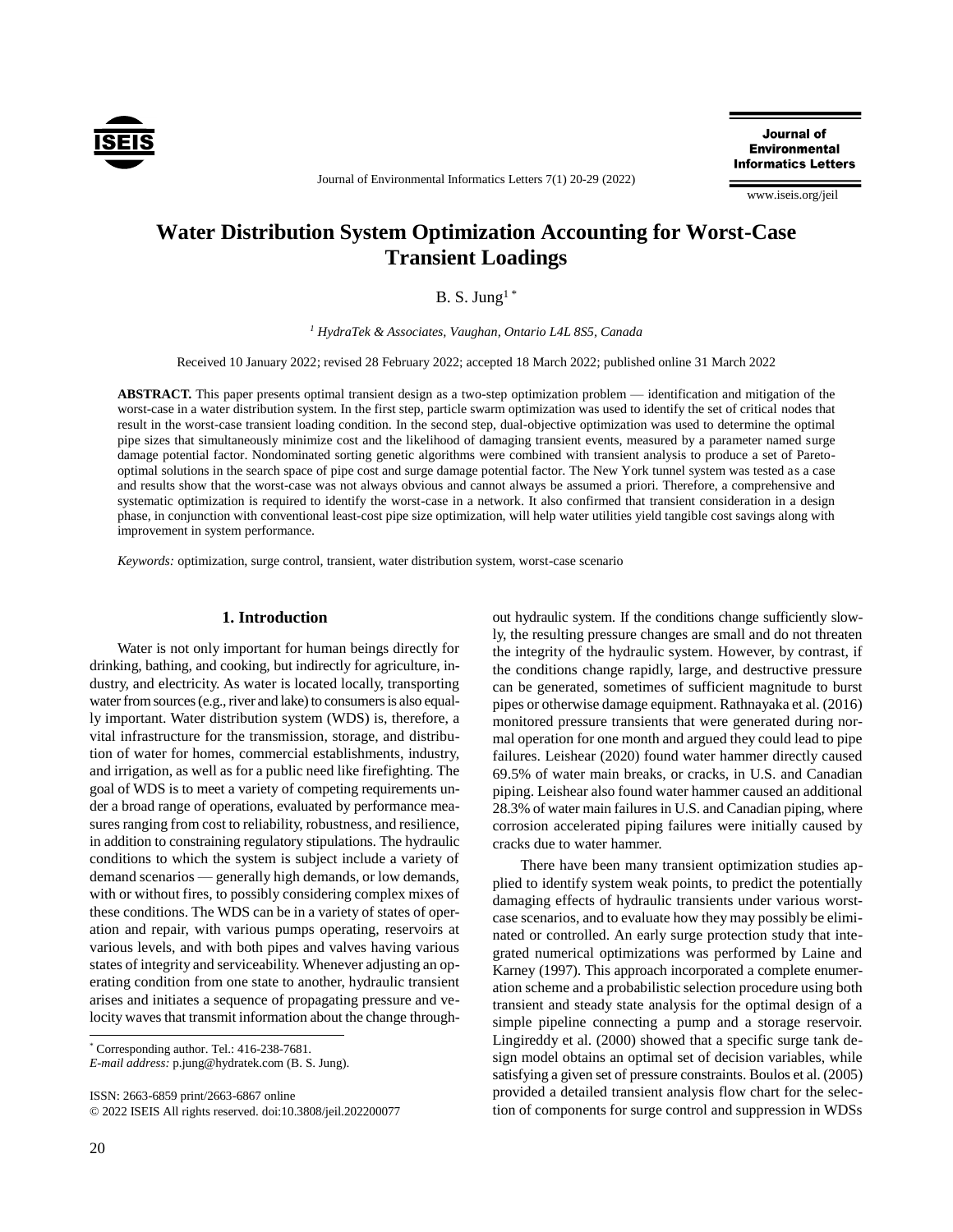and concluded that a transient analysis should always be carried out to determine the impact of each proposed strategy on the resulting system performance. Jung and Karney (2009) identified the most severe transient loading conditions and then presented the optimal design of pressure relief valve (PRV) for the identified worst-case. El-Ghandour and Elansary (2019) developed an optimal control of pressure surges in WDS using PRV as a protection strategy. They used a genetic algorithm (GA) model to minimize the difference between maximum and minimum pressures by optimizing PRV number, and their best locations, sizes, set pressure points, opening time and closing time of each valve. Similarly, Kim and Kim (2020) considered an optimal PRV design with single-objective and multi-objective optimizations. Huang et al. (2020) developed a multi-objective optimization framework for WDS design by accounting for transient impacts as well as the least-cost design problem. They found upsizing pipes could be effective to mitigate transient impact but at the expense of more cost. Al-Khomairi et al. (2020) provided a lifecycle cost optimization for WDS considering steady and unsteady flow conditions. They applied the proposed method in a real WDS considering the decision variables with pipe diameter, pipe material, surge tank size, and operation and maintenance cost throughout project service life. El-Ghandour et al. (2021) presented a methodology of finding the optimal rehabilitation of WDS under both steady-state and transient conditions. They also investigated the stability and reliability of the obtained optimal solution with the uncertainties of pipe roughness. Despite various transient optimization studies, there has been, within author's understanding, no systematic approach of combining an optimization of WDS design (including transient protection and minimization as well as the least-cost design problem) with the worst-case transient loading condition. As found in Filion and Karney (2002) and Telci et al. (2018), the worstcase in a network is not always obvious and seldom can be assumed to simply correspond to high or low demand scenario.

To address this issue directly, this paper proposes to for-

mulate optimal design as a two-step optimization problem, i.e., identification and mitigation of the worst-case in a network. In the first step, numerical optimization is used to identify the set of critical nodes whose failure will result in the worst-case transient loading condition. In the second step, dual-objective optimization is used to determine the optimal pipe sizes that simultaneously minimize cost and the likelihood of damaging transient events, measured by a parameter named surge damage potential factor. Nondominated sorting genetic algorithms are combined with transient analysis to produce a set of Pareto-optimal solutions in the search space of pipe cost and surge damage potential factor. As a case study, the New York tunnel system is considered to search the most severe transients under multiple loading conditions and then to find the least-cost optimization with the selection of pipe diameters while simultaneously minimizing the likelihood of damaging transient events. This paper first explores pressure surge control strategies, followed by the mathematical formulations of the two-step optimization and the case study.

### **2. Pressure Surge Control Strategies**

Pressure surge control starts with a preliminary specification of system configuration. A set of possible pressure surge loadings are first selected to represent a realistic range of operational scenarios. These are then simulated, and worst-case loadings are identified and compared against some performance criterion; for example, that pipeline system should not experience any pressures in excess of some specified peak threshold and that it should effectively eliminate negative pressures. If the worst transient response is unacceptable, appropriate surge controls need to be considered. The flowchart for pressure surge control in Figure 1 (Jung and Karney, 2020) summarizes the set of considerations with five key protection strategies, often useful in practice when developing a transient or pressure surge control strategy.



**Figure 1.** Flowchart for pressure surge control (Jung and Karney, 2020).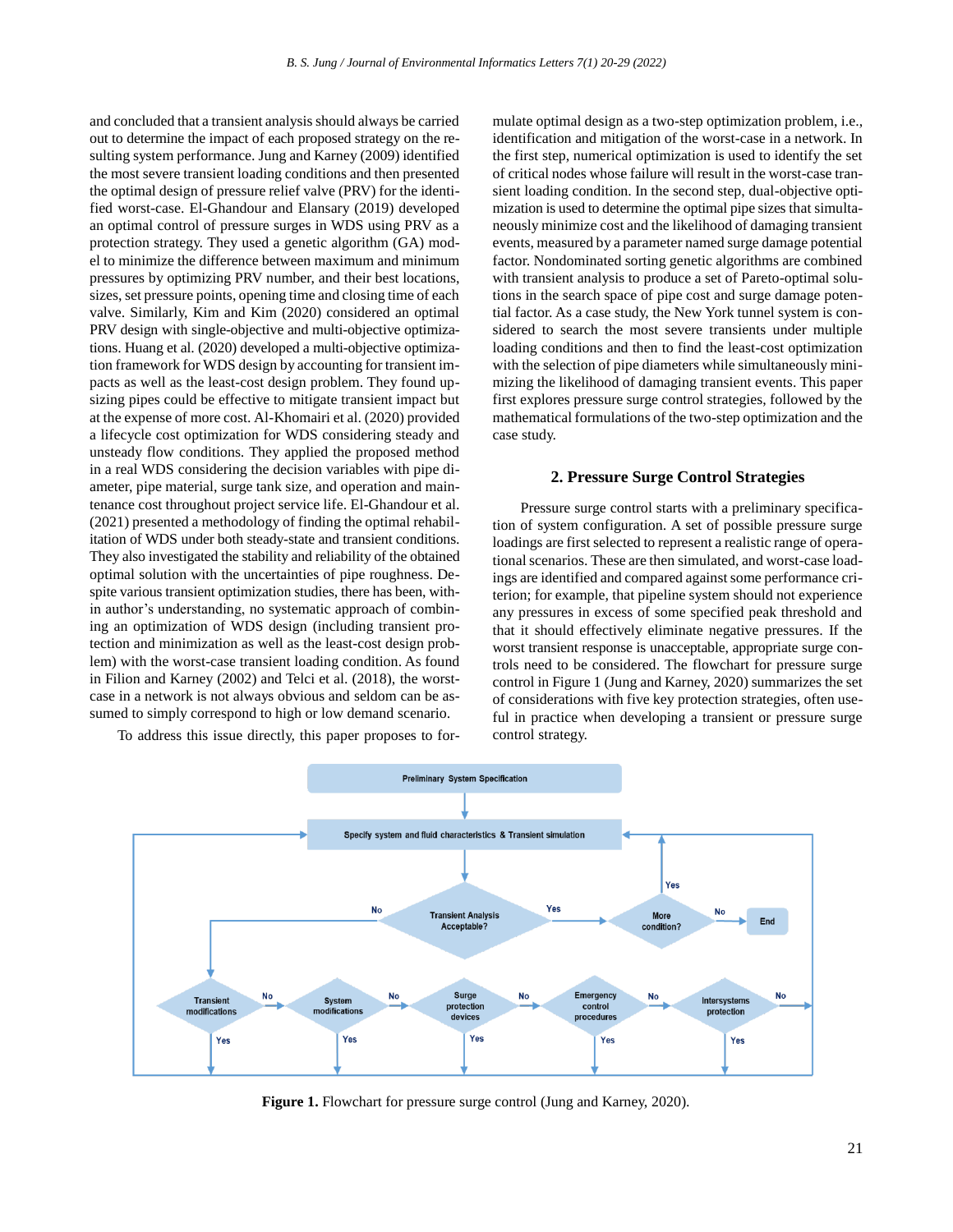First, transient modification is considered with the goal of influencing the root causes of flow changes, such as adjusting the way valves or pumps are operated. For example, extending the effective time to open or close a valve (i.e., multi-stage valve opening/closure or a prolonged actuation) to longer than the characteristic length of a system can be an economical option. Second, system modifications might be considered, such as pipe reinforcement (i.e., increasing a pipe's pressure rating), rerouting some conduits, using larger diameter pipes, changing the pipe profile or material, or other strategic changes in system topology or loading condition. Third, probably the most widely applied strategy is to employ dedicated surge protection devices. Many options (e.g., surge vessels, air valves and relief valves) have been invented to smooth the transient events. Fourth, an emergency control system can be another effective protection strategy. When an emergency event like a pump trip occurs, control systems might be configured to counteract the negative effects of the emergency event. The final protection strategy is to exploit or create inter-system connections. The idea of intersystem protections is to relieve a surge pressure by connecting a system under a transient condition (e.g., due to a pump trip) to a nearby piping system under normal operation — a bypass line with a check valve is added to allow one-way communication. Although this strategy is only rarely applied, it can be quite effective if appropriate prerequisites are met.

Overall, the choice of specific options from the above five protection strategies is inevitably iterative. Each pass through the loops in Figure 1 adjusts and refines the system response with the goal that the overall design gradually evolves to an acceptable level of transient protection. In this paper, the worstcase transient loading is identified using an optimization method and a hydraulic transient model. Both optimization method and hydraulic transient model are used again to mitigate the identified worst-case transient loading condition. This paper specially considers the interaction of system characteristics with surge control choices while simultaneously finding the least-cost optimization with the selection of pipe diameters.

#### **3. Model Formulation: Worst-Case Scenario Search**

A worst-case scenario may be performed by analyzing a transient event repeatedly with a transient simulator for several different hydraulic states (the combinations of system demands, reservoir water levels, and setting of system components such as pumps and valves) and then by comparing the maximum and minimum transient pressures simulated for each system state. However, determining what combination of demands, pumps and reservoir levels produces the most severe transient response is difficult due to the complex interactions among system components and variables (Jung and Karney, 2009). Telci et al. (2018) also investigated the emergency shutdown protocols of a liquefied natural gas ship-loading system and found that the common surge mitigation intuition (e.g., slower valve closure will have milder surge effects) can sometimes be misleading. This is because system characteristics including any discontinuity of pipe property (whether diameter, material, thickness or even friction) creates complex wave interactions, which can either mag-

22

nify or attenuate transient pressures. It is almost impossible to anticipate whether such wave effects will be beneficial or detrimental, and this often accounts for the counter-intuitive system response.

In this study, the search for the worst-case loading in WDS is accomplished using an optimization method and a hydraulic transient model. The damage sustained in surge pressure, which sometimes is not noticed at the time but may result in intensified corrosion or fatigue combined with repeated transients, could cause future pipeline failures. Therefore, the likelihood of a damaging transient event is measured by a parameter named surge damage potential factor (SDPF), defined as the integral of the transient pressures that are lower than the minimum required level (e.g., datum) or higher than the maximum allowable transient pressure level (e.g., pipe ratings). Given a network system, the worst-case loading is defined here by the set of baseline demands  $(D_B)$ , time-varying demands  $(D_T)$ , and operation times of time-varying demands  $(T<sub>O</sub>)$ , which result in maximizing the SDPF. The overall optimization problem can be stated mathematically as follows:

$$
Maximize SDPF =
$$
  

$$
\sum_{i \in N_{mode}} \int |H_i(D_B, D_T, T_O)| dt, H < H_{min}^* \text{ or } H > H_{max}^*
$$
 (1)

subject to the governing transient equations (Wylie and Streeter 1993):

$$
\frac{1}{gA_p}\frac{\partial Q}{\partial t} + \frac{\partial H}{\partial x} + \frac{R}{\Delta x}Q|Q|^{n-1} = 0
$$
\n(2)

$$
\frac{\partial H}{\partial t} + \frac{a^2}{gA_p} \frac{\partial Q}{\partial x} = 0
$$
\n(3)

$$
H_i(t, D_B) = C_1, Q_i(t, D_B) = C_2, t = 0, \forall i \in N_{node}
$$
 (4)

$$
f(Hi(t), Qi(t)) = C3, t > 0, i = boundary nodes
$$
 (5)

where  $H_{\text{max}}^*$  and  $H_{\text{min}}^* =$  maximum and minimum allowable pressures, respectively;  $x =$  distance;  $t =$  time;  $H =$  piezometric head;  $Q$  = fluid discharge; *a* = shock wave celerity;  $A_p$  = cross-sectional area of pipe; and  $g =$  gravitational acceleration. Equations (2) and (3) represent the momentum equation and mass conservation for transient flow in closed conduits. The friction term in the momentum equation assumes steady friction here and represented as:

*Darcy–Weisbach*: 
$$
R = f_p \Delta x / 2gD_p A_p^2
$$
,  $n = 2$  (6)

*Hazen* – Williams : 
$$
R = \Delta x / (0.278CD_p^{2.63})^{1/0.54}
$$
,  $n = 1 / 0.54$  (7)

where  $f_p =$  Darcy-Weisbach friction factor;  $C =$  Hazen-William's roughness coefficient. Two hyperbolic partial differential Equations (2) and (3) are subject to initial conditions in Equation (4)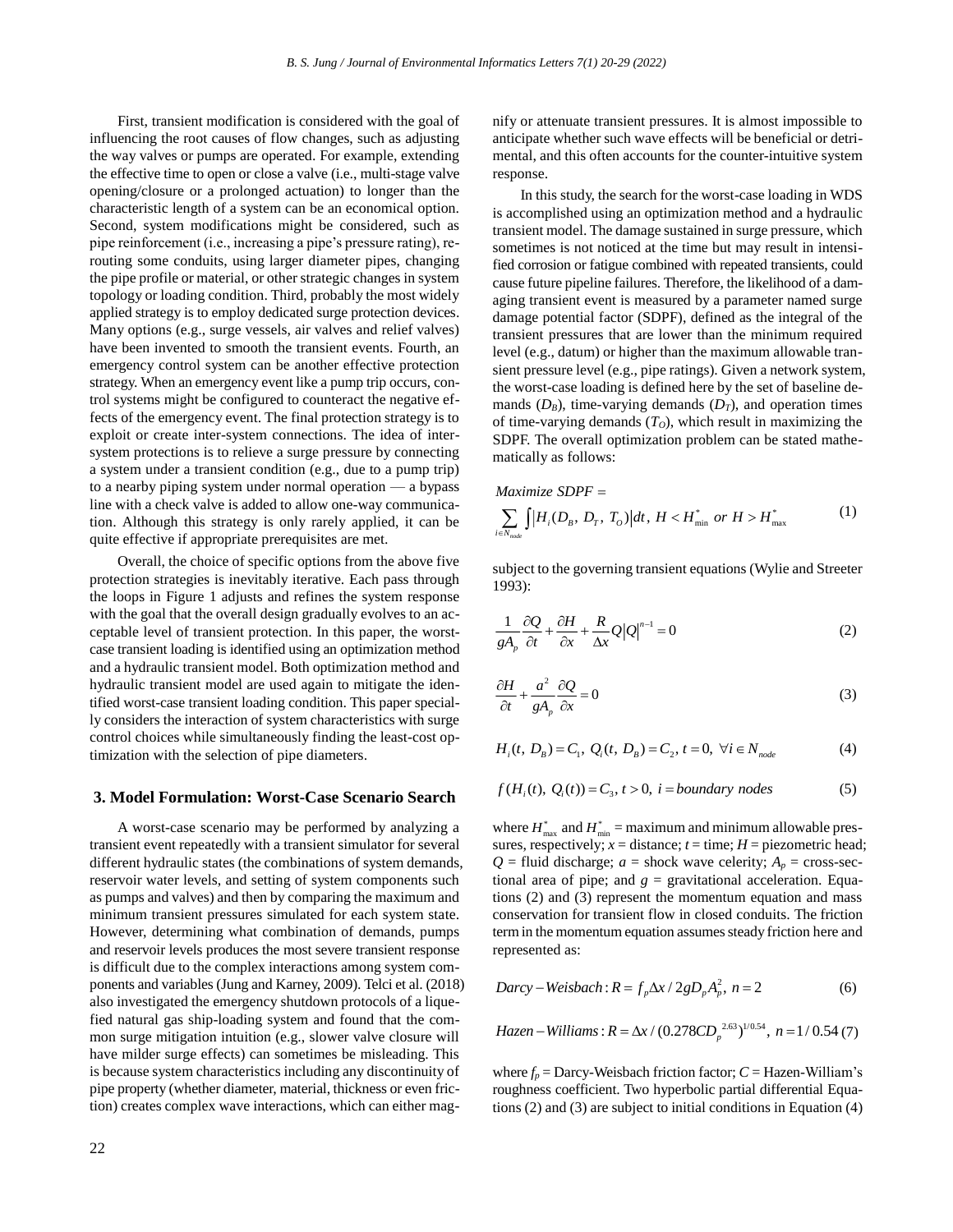and boundary conditions in Equation (5), where  $C_1$ ,  $C_2$  and  $C_3$ are the vectors of constants. Initial conditions are typically taken as steady. Simple boundary conditions are constant reservoir level and fixed demand, but combined relationships between *H* and *Q* are typical for most boundaries.

Hydraulic transient model is described by the two hyperbolic partial differential Equations (2) and (3). A general analytical solution of these equations is impossible due to the nonlinearity of the momentum equation and the complexity of the associated boundary conditions. Various methods have been developed for analyzing transient flow in pressurized conduits. Simple analyses are conducted with the arithmetic method by neglecting friction and using the basic equation of water hammer and the graphical model neglecting friction but taking it into account by a correction (Wylie and Streeter, 1993). More complicated but more accurate forms of analyses are the implicit method using a finite difference procedure which is particularly applicable in situations where inertial forces are not as important as the storage or capacitance effect; linear analysis methods that linearize the friction term and drop other nonlinear terms in the two governing equations and then produce an analytical solution to the equations using sine-wave oscillations; the method of characteristics (MOC) which transforms the partial differential equations of motion and continuity into ordinary differential equation and then integrates the equations to obtain a finite difference representation of the variables; and waver characteristic method (WCM) that tracks the movement and transformation of pressure waves as they propagate with time throughout WDS in an event-oriented environment (Wylie and Streeter, 1993; Boulos et al., 2005; Ghidaoui et al., 2005). Because the MOC computes solutions at interior nodes, it features higher spatial resolution, whereas the WCM makes simplifications that yield more efficient computations. Jung and Karney (2004) introduced an eigenvalue method of transforming the hyperbolic partial differential equations of transient model into a characteristic form which is eventually the same form as the MOC. Nault et al. (2018), considering the advantages of both MOC and WCM, developed a generalized characteristic method by combining a flexible friction approximation with a variable reach scheme. Typically, both characteristic solution methods, MOC and WCM, are widely used for simulating transient pipe network flows in practice.



**Figure 2.** Flowchart of the worst-case search.

Figure 2 presents a schematic layout for searching the selection of worst-case loading. Particle swarm optimization (PSO) (Jung et al., 2006) is invoked by initializing the decision variables of baseline demands, time-varying demands and operation times of time-varying demands. With initial decision variables selected, the governing transient equations are solved to calculate the SDPF. Objective values, SDPFs, are used to evaluate the fitness of the individual solutions and a new population of trial solutions is created. Due to the stochastic characteristics of PSO, a number of simulations are performed using varying random seeds. Since they produce slightly different results, the "best" (most severe transient) of each group is selected.

# **4. Model Formulation: Optimal Design for the Worst-Case**

Once the worst-case loading is determined, various surge protection strategies could be introduced to relieve water hammer effects. This article specially considers the interaction of system characteristics with surge control choices while simultaneously finding the least-cost optimization with the selection of pipe diameters. System modifications, such as increasing pipe's pressure rating, rerouting to better profiles, using larger diameter pipes, changing the pipe material, or strategic changes in system topology, can alter both the system and its transient response. While increasing pipe size improves the transient response, minimizing pipe size (so minimizing cost) has been the goal of conventional optimization problems for a given set of demand loading and operating conditions (Lansey and Mays, 1989; Simpson et al., 1994; Dandy et al., 1996). Clearly, even in this trivial example, optimization of the two objectives (maximization of surge protection and minimization of pipe costs) cannot be achieved simultaneously.

In this study, the optimal design of WDS is therefore formulated as a two-objective optimization problem. The first objective is formulated in Equation (8) as a least-cost optimization problem with the selection of pipe diameters as decision variables. The second objective is to minimize the likelihood of a damaging transient event and formulated in Equation (9) to minimize the SDPF. Both objectives can be stated mathemati- cally as:

Minimize pipe 
$$
\cos t = \sum_{k \in N_{pipe}} C_k(D_k, L_k)
$$
 (8)

Minimize SDPF = 
$$
\sum_{i \in N_{node}} \int |H_i(t)| dt, H < H_{min}^* \text{ or } H > H_{max}^*(9)
$$

subject to the governing transient Equations (2) to (5) and a set of algebraic constraints:

$$
H_i(t) \ge H_{\min i}, \ t = 0, \ \forall i \in N_{node}
$$
 (10)

$$
D_k \in \{D\}, \ \forall k \in N_{node} \tag{11}
$$

where  $D_k$  = discrete pipe diameters selected from a set of available pipe sizes  $\{D\}$ ;  $N_{pipe}$  = total number of pipes;  $C_k(D_k, L_k)$  = cost of pipe *k* with diameter  $D_k$  and length  $L_k$ . Equation (10) requires that the nodal pressure *H* for any node *i* (where total number of nodes is *Nnode*) is equal to or greater than a specified minimum pressure  $H_{\text{min}}$  for steady state condition.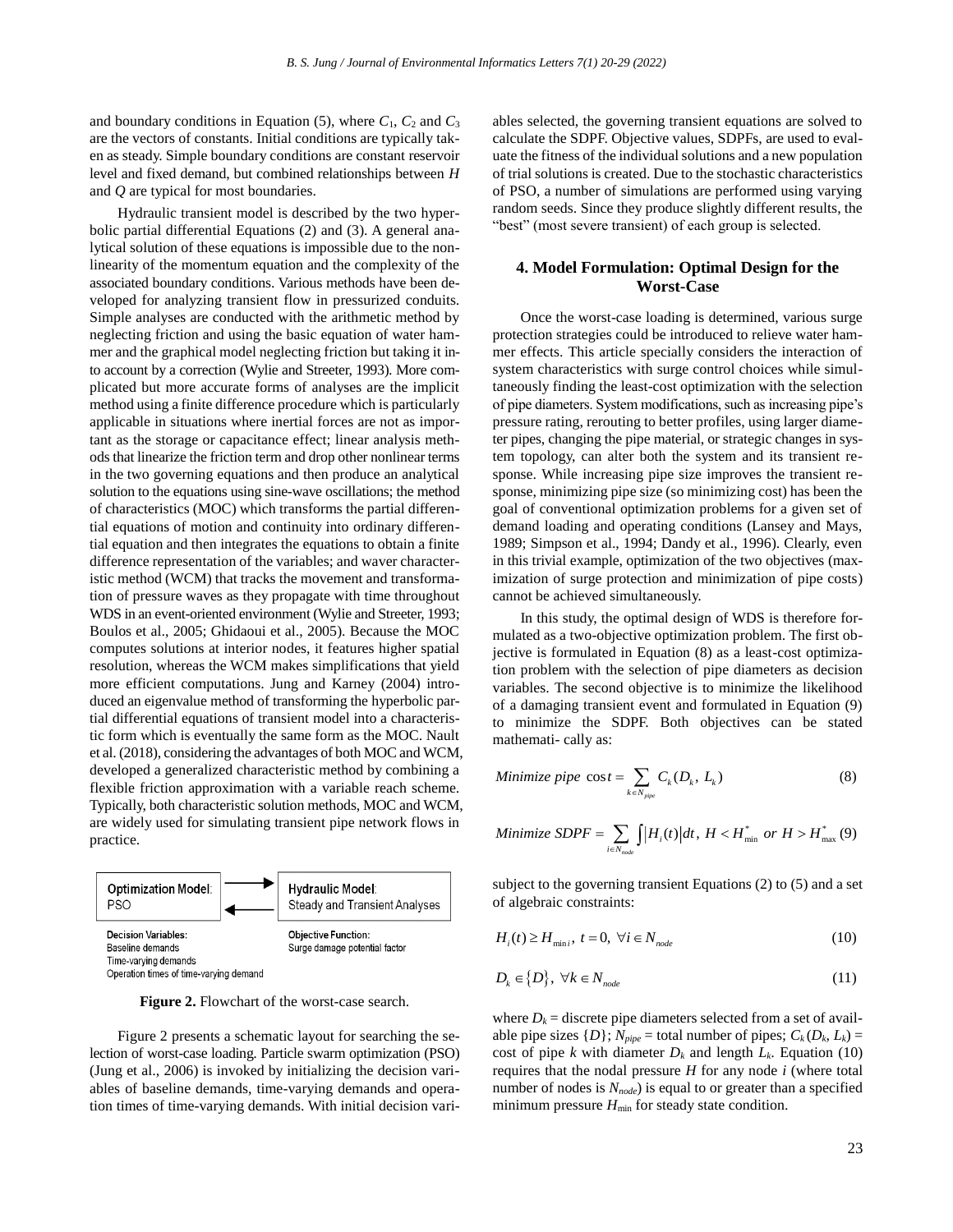

**Figure 3.** Flowchart of pipeline system optimization for dualobjective problem.



**Figure 4.** New York tunnel system schematic.

Given the dual-objective (pipe cost and surge damage potential factor) problem, nondominated sorting genetic algorithms (NSGAs), developed by Srinivas and Deb (1994), are used to circumvent subjective decision making and to generate Pareto-optimal solutions for the multi-objective optimization problem. Figure 3 depicts a flowchart of the framework for optimizing the pipeline system considering the dual-objective problem. First, the optimization program initializes the pipe sizes as decision variables, and the pipe cost is calculated. The hydraulic model with steady analysis then analyzes the given system and uses the optimization program to check if the solution satisfies the required constraints given by Equations (10) and (11). The hydraulic transient model computes the second objective function shown in Equation (9) with the governing transient Equations (2) to (5). With the dual-objective function values, the optimization model then evaluates the proposed design and creates a new set of system alternatives for the next iteration. The iterations continue until an optimal or an acceptable solution is reached.

## **5. Case Study**

The case study uses the New York tunnel system (Schaake and Lai, 1969). The network, which is shown in Figure 4, has been extensively studied for steady state conditions. It comprises 22 nodes (20 demand nodes), 21 pipes, and one source node. The system is gravity driven and draws water from the source reservoir to its downstream network. The objective of the optimization problem is to add new pipes parallel to the existing ones. The new pipe diameters need to be selected from 15 available sizes. A single demand pattern (57,130 L/s) was considered, and a minimum allowable hydraulic grade was specified for each node. The network and cost data are given in Dandy et al. (1996). Since the system was first examined in 1969 by Schaake and Lai, numerous researchers have used it to test the numerical effectiveness, efficacy, and performance of their respective techniques (Dandy et al., 1996; Wu et al., 2001; Eusuff and Lansey, 2003; Maier et al., 2003). These approaches, however, were based only on steady state hydraulic optimization. Our case study first seeks to find the set of worst-case loadings, which result in the largest likelihood of a damaging transient event. Next, we determine optimal pipe sizes to cope with the worst-case events, while minimizing the overall cost for a given set of demand loadings. The above solutions must, of course, satisfy the required hydraulic performance constraints.

### **5.1. Worst-Case Scenario Search**

The search of the set of transient worst-case loading, maximizing the SDPF formulated in Equation (1), is first considered. WDS must sometimes deliver large flows (e.g., fire flow demands) with adequate pressure. Design procedures should, therefore, evaluate the system's ability to supply those demands at all relevant locations (e.g., fire-fighting demands). In this case study, the goal is to find the worst multiple transient flow loading that maximizes the SDPF. All junctions are set to have a sudden flow demand of  $3 \text{ m}^3$ /s and the system is assumed to have up to two simultaneous events at any two given nodes. For simplicity, the opening times of the transient flow loadings are fixed at 1 s, since the shortest operation times create the most severe transient events. The maximum permissible heads  $H_{\text{max}}^*$  and  $H_{\min}^*$  in Equation (1) are assumed to be 304.8 and 54.9 m, respectively, for the whole system. All transient modeling results presented here can be obtained using the method of characteristics (Wylie and Streeter, 1993).

PSO is used to search the worst system performance maximizing the SDPF. As a decision variable, the location and number of transient flows are selected by the PSO program. The parameters used for the PSO program are based on the empirical study of PSO (Jung et al., 2006) including the population size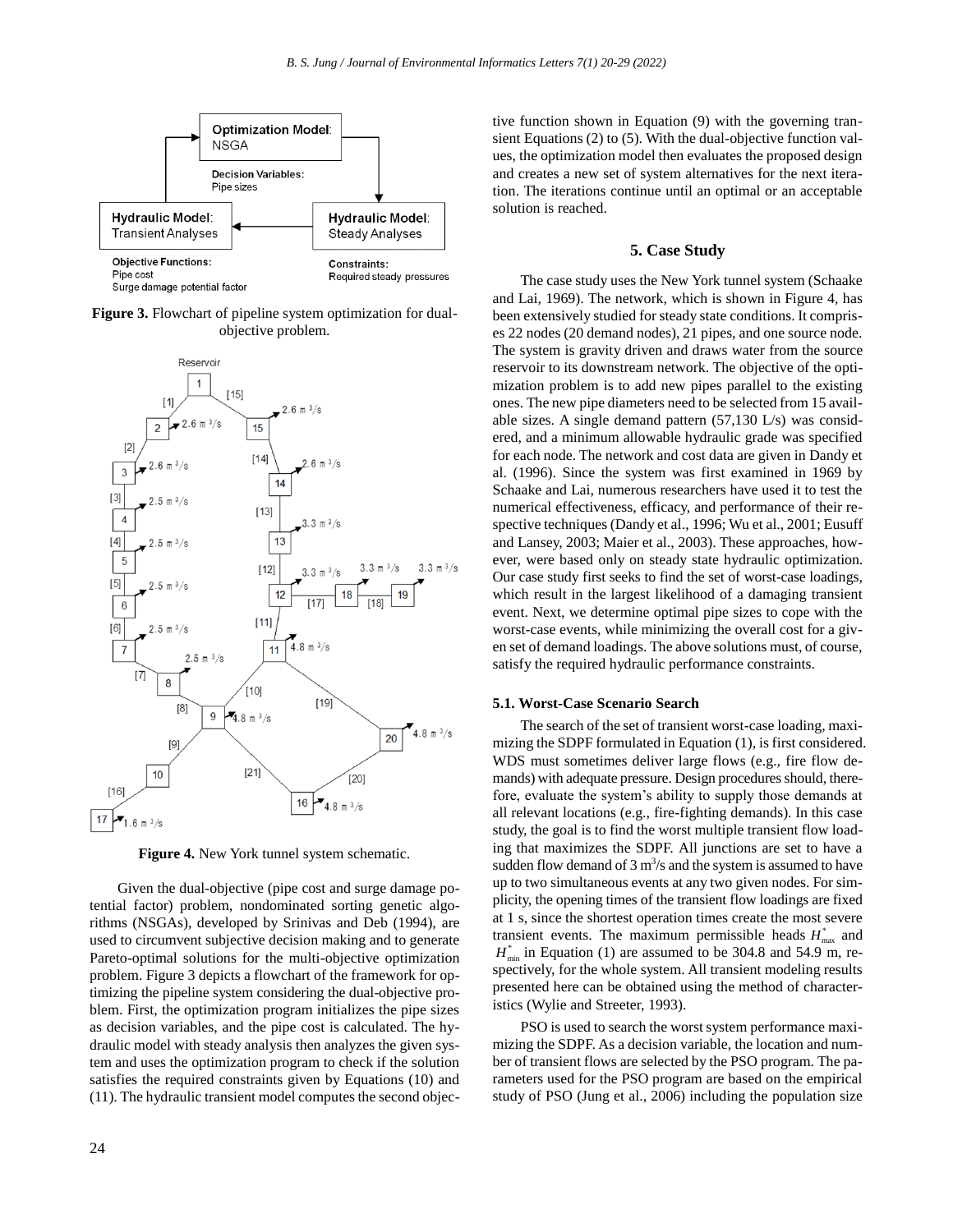of 20 and 100 iterations. After 5 simulations with varying random seeds, four PSO solutions show the same results that the worst transient flow locations are Nodes 18 and 19, and the maximized SDPF is 79000 m-s. It is worth noting that the locations of the two transient flows are located at the dead-end pipes. Since a dead end reflects a pressure wave positively (doubling of a surge pressure), dead ends often constitute some of the most vulnerable locations for objectionable pressures. It should be also noted that the worst-case is not always obvious and cannot always be assumed a priori. Since system characteristics including any discontinuity of pipe property such as different pipe diameter, material, thickness creates complex transient wave interactions, a comprehensive and systematic optimization is required to identify the worst-case, especially, in a complicated network.

#### **5.2. Optimal Design for the Worst-Case**

WDS designer must anticipate the unacceptable transient pressures of transient flow scenario and then consider corresponding surge protection strategies. This case study is intended to show the influence of pipe sizes on surge protection and to find the optimal set of pipe sizes to minimize the likelihood of the surge damage sustained in the worst-case transient flow scenario. The traditional optimization goal of finding optimal pipe sizes (i.e., minimizing pipe cost for a given set of steady demand loadings while satisfying minimum-required steady state pressures) is also taken into account. To solve the dual-objective problem, multi-objective optimization method is applied to produce a set of Pareto-optimal solutions in the search space of pipe cost and SDPF.

NSGA, as the multi-objective optimization method, was applied to satisfy Equations (8) to (11). In the NSGA, the probabilities of mutation and single-point crossover, the length of each chromosome, population size and generation number are set to 0.025, 0.9, 84, 400, and 100, respectively. For this problem, 16 decision variables including a "do nothing" option made up a solution space of  $16^{21}$  or  $1.93 \times 10^{25}$  possible pipe combinations. NSGA initialized the population of pipe diameters, and then calculated the cost of pipelines and the SDPF of the transient network design model satisfying the given constraints, and then created a new population for the next generation.

The resulting solutions are shown in Figure 5, where the *X*-axis plots the pipe cost in Equation (8) and the *Y*-axis plots the SDPF in Equation (9). The interaction among the dual objectives give rise to a set of Pareto-optimal solutions. Each solution on the Pareto-optimal curve is not dominated by any other solution. In going from one solution to another, it is not possible to improve the first objective of minimizing the pipe cost without making worse the second objective of minimizing the SDPF. This leads to a trade-off relationship between the dual objectives, where a decision maker can choose a preferred solution.

Table 1 shows the pipe cost, SDPF and pipe diameters chosen in the Pareto-optimal solutions that correspond to 31 distinct results. When the pipe cost increases from \$42.6 million to \$56.7 million (M1 to M15), the 33% additional investment in pipe can achieve an 84% reduction in surge damage (2800 to 457 m-s). Similarly, when the pipe cost increases from \$56.7 million to \$70 million (M15 to M31), the 23% additional investment in pipe can achieve the condition of no damage with the given transient event. A decision maker can use the information in Figure 5 and Table 1 to evaluate the marginal rate of tradeoff between the pipe cost and the SDPF. Table 1 also shows that the sizes of pipes P17 and P18 are distinctly bigger than the other pipes as the SDPF increases. This is because they are located next to the surge-creating nodes N18 and N19 and the proper sizing of pipes P17 and P18 is most crucial for effectively controlling the surge pressure.

Figures 6, 7 and 8 depict the transient head profiles at five representative nodes (Nodes 9, 10, 17, 18 and 19) of the multiobjective solution M1, M15 and M31, respectively. As pipe cost increases with a bigger diameter, the resulting reduction in velocity decreases the magnitude of the pressure wave, increasing the minimum pressure. For example, the minimum pressure head at Node 17 of the solution M1 is 41.7 m, where the minimum pressure is improved to 46.6 m at M15 and 55.0 m at M31. The results indicate that the proper sizing of pipe diameters is crucial in preventing water hammer so, if the modifications of pipe size are considered in the design process, they can form a reliable and cost-effective surge control strategy.

### **6. Discussion and Future Studies**

The methodology and case study of transient optimization identify the set of critical nodes that result in the worst-case transient loading condition and then find the optimal pipe sizes that simultaneously minimize cost and SDPF. Several specific points need to be carefully investigated and discussed:

- Determining transient loadings and their consequent responses are not straightforward as it is sometimes assumed. Estimating water demands requires two fundamental questions: (i) How much water will be used? and (ii) How will usage change as a function of time? However, the associated answers are often uncertain and complex and the number of possible combinations of loadings is almost overwhelming. Not surprisingly, the optimal transient protection design for an improper selection of transient loadings would be not comprehensive and, possibly, misleading. The search for the worst-case loading in a network is, therefore, equally important as the search for the optimal transient protection. The case study presents the worst-case is not always obvious and cannot always be assumed a priori so a comprehensive and systematic optimization is required to identify the worst-case in a network.
- Transient analysis has been often left until design and even construction process is well advanced. Many factors such as choice of pipeline route, pipe diameter, wall material and thickness, and device selection (e.g., specific pump and valve choices) have occasionally been made on the basis of steady flow analysis alone. However, the interacting choices of pipe diameter, pipe material and wall thickness, and adopted operating conditions can strongly influence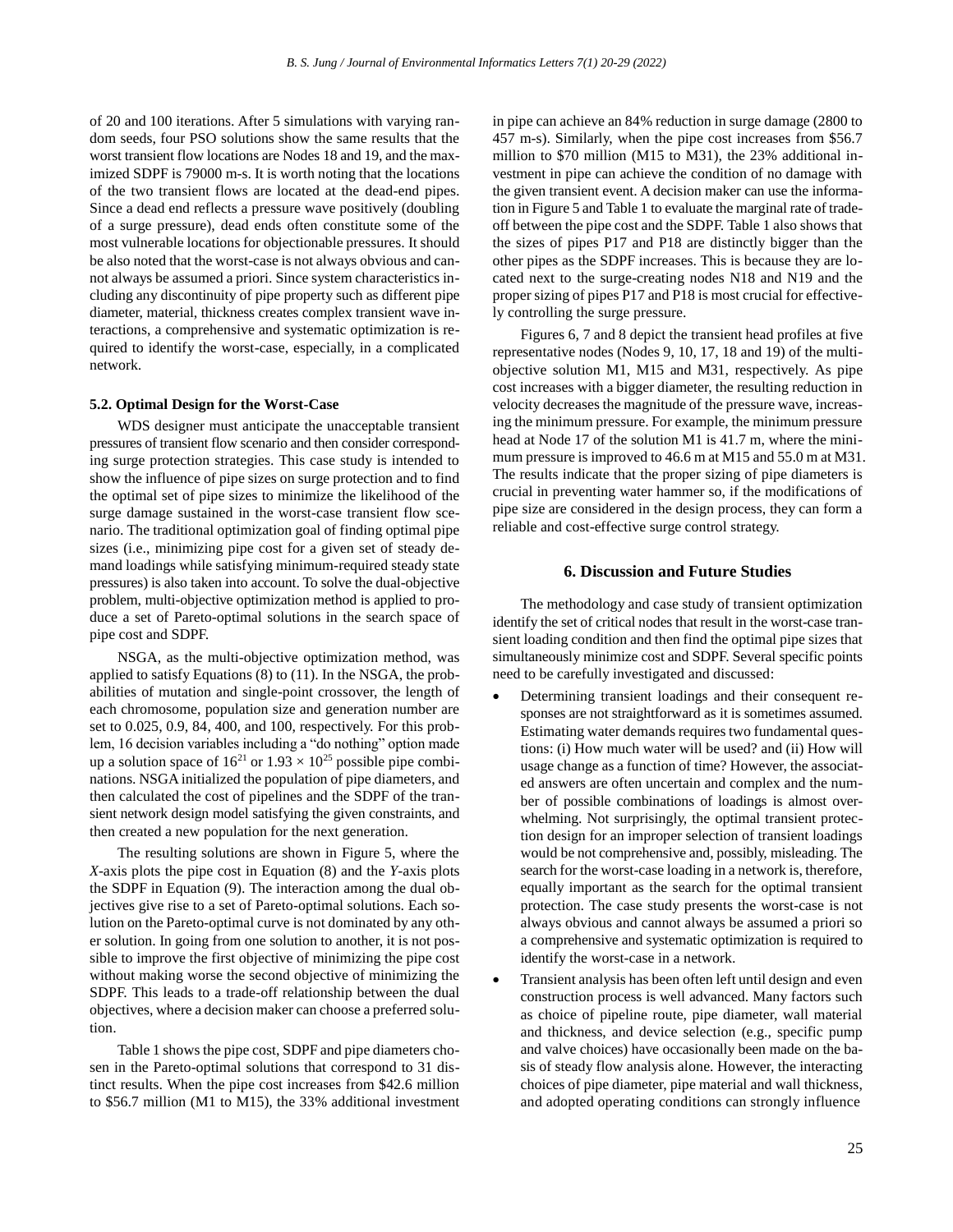

**Figure 5.** Pareto-optimal solutions of pipe cost and surge damage potential factor.



**Figure 6.** Transient head profiles of multi-objective solution M1.



**Figure 7.** Transient head profiles of multi-objective solution M15.



**Figure 8.** Transient head profiles of multi-objective solution M31.

the nature of the pipeline transient response. Therefore, transient considerations in the design phase are fundamental in determining the ultimate system performance and cost. If the understanding of hydraulic transient behavior were improved, then an initial transient analysis undertaken in parallel with considerations of steady flow behavior might yield tangible cost savings along with improvement in network behavior.

- The surge event in the case study is based on the transient flow loading of sudden flow demand but, in most WDSs, the search of worst-case scenario may need to be extended to other transients such as full pump trip or a combination of valve closures. In addition, this paper only selects pipe diameters for surge protection but there are many other design criteria like system topography, pipe material, pipe thickness, surge protection devices (e.g., air valves and surge tanks) selection and location. More global and comprehensive analyses are required for the search of worst-case scenario and transient optimization; in practice, a considerable amount of sound engineering judgement is always required to select a realistic and suitable set of economical surge protection strategies to explore.
- Surge pressure can directly cause water main breaks, but the damage is not often noticed at the time but may result in intensified corrosion or fatigue combined with repeated transients and cause pipeline failures later. Therefore, a new transient index SDPF is proposed to consider the likelihood of a damaging transient event. However, the new transient index has its own weakness which needs to be carefully assessed. The factor is the sum of the likelihood of the surge damage at the nodes considered so sensitive to the level of model discretization in a network. Nodes should be, therefore, selected properly and then incorporated during analysis. Furthermore, real systems have the transients that often decay much faster than numerical models; hence, the model results might tend to emphasize what is actually least certain.
- The optimization in the case study is based on an implicit assumption on the loading conditions, which is questionable. The loading conditions are often subject to uncertainty (e.g., the satisfaction of the minimum required pressures is not certain) as a direct result, the conventional deterministic system design could be inappropriate under unexpected and/or unusual loading conditions, either by being over-designed (easily meeting the required conditions but at too great a cost) or under-designed (failing to meet the required conditions). Researches in this probability-based reliability, robustness and resilience in WDS optimization (Gheisi, 2016; Savic et al., 2018; Shin et al., 2018; Paez, 2019) and global water resource management problems (Li et al., 2019; Nie et al., 2021; Xiao et al., 2021) have been done; however, within author's understanding, there has been no transient optimization study with the uncertainties of loading conditions. More complete and comprehensive future study may be considered with the uncertainties of loading conditions.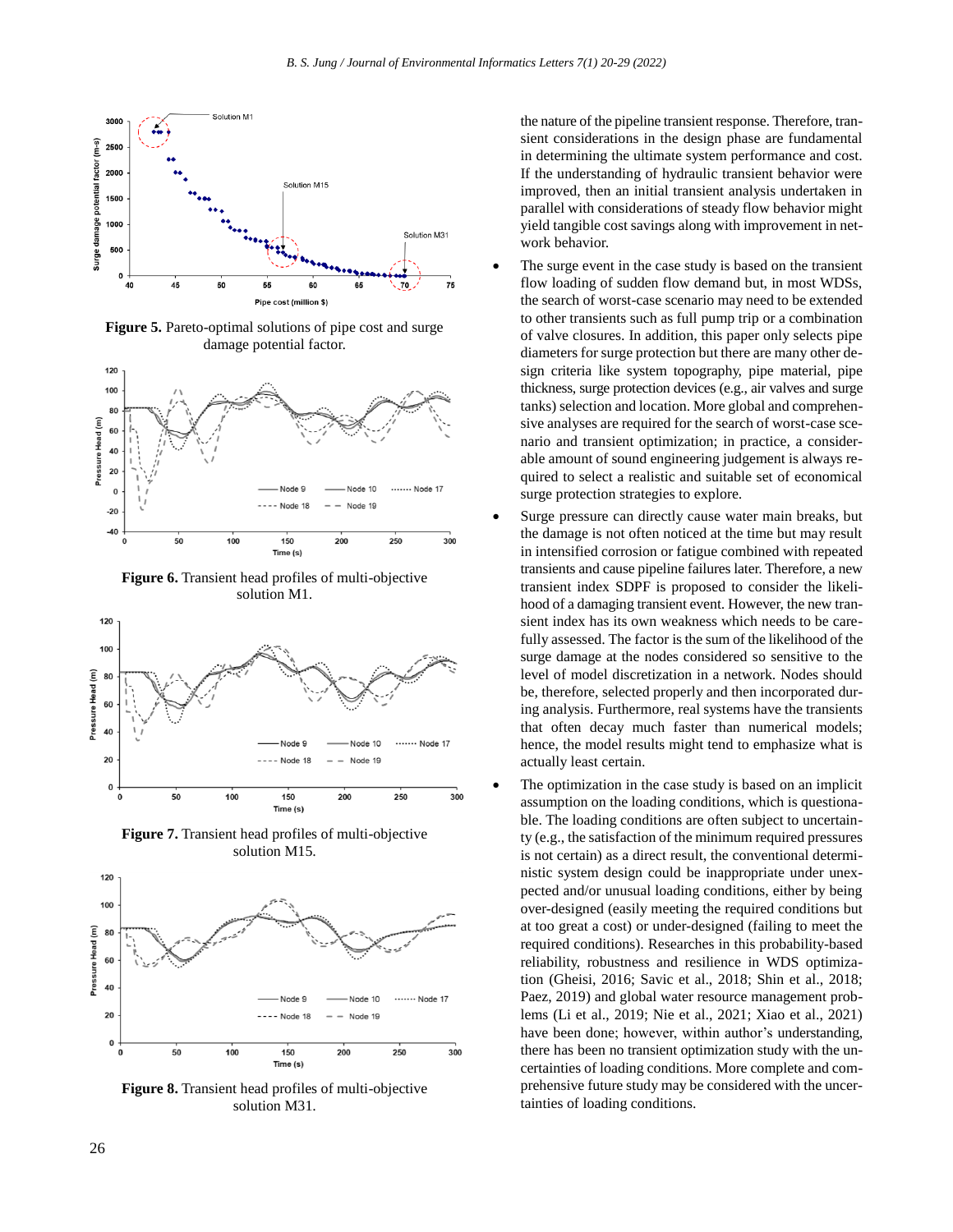|  | Table 1. Pareto-Optimal Solutions |  |
|--|-----------------------------------|--|
|--|-----------------------------------|--|

|                 | Pipe Cost<br>(\$ Million) | SDPF <sup>2</sup><br>$(m-s)$ | Pipe Size (mm)                    |      |                     |      |      |      |                 |                 |
|-----------------|---------------------------|------------------------------|-----------------------------------|------|---------------------|------|------|------|-----------------|-----------------|
|                 |                           |                              | $P1 \sim 6, 9 \sim$<br>15, and 20 | P7   | P <sub>8</sub>      | P16  | P17  | P18  | P <sub>19</sub> | P <sub>21</sub> |
| M1 <sup>1</sup> | 42.6                      | 2800                         | $\overline{\mathbf{3}}$           | 3000 | $\sim$              | 2700 | 3000 | 2100 | 1500            | 2100            |
| M <sub>2</sub>  | 44.3                      | 2270                         | $\overline{\phantom{a}}$          | 3000 |                     | 2700 | 3300 | 2100 | 1500            | 2100            |
| M <sub>3</sub>  | 45.0                      | 2010                         |                                   | 3000 |                     | 2700 | 3000 | 2700 | 1500            | 2100            |
| M <sub>4</sub>  | 46.1                      | 1870                         |                                   | 3000 |                     | 2700 | 3300 | 2400 | 1800            | 2100            |
| M <sub>5</sub>  | 46.6                      | 1620                         |                                   | 3000 |                     | 2700 | 3300 | 2700 | 1500            | 2100            |
| M6              | 47.6                      | 1510                         |                                   | 3300 |                     | 2700 | 3600 | 2400 | 1500            | 2100            |
| M <sub>7</sub>  | 48.8                      | 1290                         |                                   | 3300 |                     | 2700 | 3600 | 2700 | 1500            | 2100            |
| M8              | 50.2                      | 1060                         |                                   | 4200 |                     | 2400 | 3900 | 2700 | 1800            | 1800            |
| M <sub>9</sub>  | 51.0                      | 941                          |                                   | 4200 | ÷.                  | 2400 | 3600 | 3300 | 1800            | 1800            |
| M10             | 51.4                      | 890                          |                                   | 4200 |                     | 2400 | 3900 | 3000 | 1800            | 1800            |
| M11             | 52.7                      | 743                          | L.                                | 4200 | $\bar{\phantom{a}}$ | 2400 | 3900 | 3300 | 1800            | 1800            |
| M12             | 53.7                      | 709                          |                                   | 4500 | ÷                   | 2400 | 4200 | 3000 | 1800            | 1800            |
| M13             | 53.7                      | 685                          |                                   | 4200 |                     | 2400 | 4200 | 3000 | 1500            | 2100            |
| M14             | 54.9                      | 579                          |                                   | 4500 |                     | 2400 | 4200 | 3300 | 1800            | 1800            |
| M15             | 56.7                      | 457                          |                                   | 4500 |                     | 2400 | 4500 | 3300 | 1800            | 1800            |
| M16             | 57.0                      | 404                          |                                   | 4200 |                     | 2400 | 4200 | 3900 | 1800            | 1800            |
| M17             | 57.5                      | 376                          |                                   | 4200 |                     | 2400 | 4500 | 3600 | 1800            | 1800            |
| M18             | 58.9                      | 314                          |                                   | 4200 | ÷                   | 2400 | 4200 | 4200 | 1500            | 2100            |
| M19             | 59.3                      | 293                          |                                   | 4500 |                     | 2400 | 4500 | 3900 | 1800            | 1800            |
| M20             | 60.1                      | 231                          |                                   | 4200 | ÷                   | 2400 | 4500 | 4200 | 1800            | 1800            |
| M21             | 61.5                      | 168                          |                                   | 4200 |                     | 2400 | 4500 | 4500 | 1800            | 1800            |
| M22             | 62.8                      | 108                          |                                   | 4200 | ÷,                  | 2400 | 4500 | 4800 | 1800            | 1800            |
| M23             | 64.0                      | 87.6                         |                                   | 4200 | ä,                  | 2400 | 4500 | 4800 | 1800            | 2100            |
| M24             | 64.8                      | 56.1                         |                                   | 4500 |                     | 2400 | 4500 | 5100 | 1800            | 1800            |
| M <sub>25</sub> | 64.8                      | 49.5                         |                                   | 4200 |                     | 2400 | 4500 | 5100 | 1500            | 2100            |
| M26             | 65.9                      | 39.2                         |                                   | 3300 | 2400                | 2100 | 4500 | 5100 | 1500            | 2100            |
| M27             | 66.6                      | 27.2                         |                                   | 4500 |                     | 2400 | 4500 | 5100 | 1500            | 2400            |
| M28             | 67.1                      | 20.0                         |                                   | 4500 |                     | 2400 | 4800 | 5100 | 1500            | 2100            |
| M29             | 67.9                      | 7.4                          |                                   | 4200 |                     | 2400 | 4800 | 5100 | 1500            | 2400            |
| M30             | 69.5                      | 1.0                          |                                   | 3600 | 2400                | 2100 | 4800 | 5100 | 1500            | 2400            |
| M31             | 70.0                      | 0.0                          | $\overline{\phantom{a}}$          | 3900 | 2400                | 2100 | 4800 | 5100 | 1500            | 2400            |

Note: <sup>1</sup>The result of multi-objective solutions; <sup>2</sup>Surge damage potential factor shown in Equation (9); <sup>3</sup>Not applicable (no pipe required).

- Once optimal surge protection strategies have been investigated under the identified worst transient response, the worst-case is again sought under the suggested surge protection strategies. The worst-case search and its corresponding best surge protection need to be solved iteratively until the worst-case converges to some acceptable response.
- Finally, the ultimate design goal of WDS needs to achieve several other objectives such as minimizing operating cost and risks and maximizing reliability and water quality. Finding the best solution for a certain objective is often against achieving the other design goals. This paper presents the dual objectives of minimizing pipe cost and surge damage, but a real design tends to be more complicated with multiple objectives and design criteria. Given this, with almost every parameter having a set of measurement challenges and operational uncertainties, it would not be easy to define clearly an "optimum" system. And any such optimization is usually premised on the concept that there is available resources to be redeployed in some more beneficial

way, but this is often not the case and in fact these resources are crucial for some other operational state unconsidered by the optimization framework. Thus, as in so many other areas, effective design is a question of balancing tradeoffs, seeking an effective resolution among a set of competing objectives and risks (e.g., flow and pressure control, design and system constraints, operating and capital budgets, etc.), where various alternatives need to be evaluated and compared both at initial commissioning and as the system evolves over its operational life.

# **7. Summary and Conclusions**

Determining what combination of demands, pumps, and reservoir levels will produce the most severe transient response is difficult due to the complicated interactions among system components and variables. The search for the worst-case loading in a network is, therefore, crucially important for its associated optimal surge protection strategies. In this paper, particle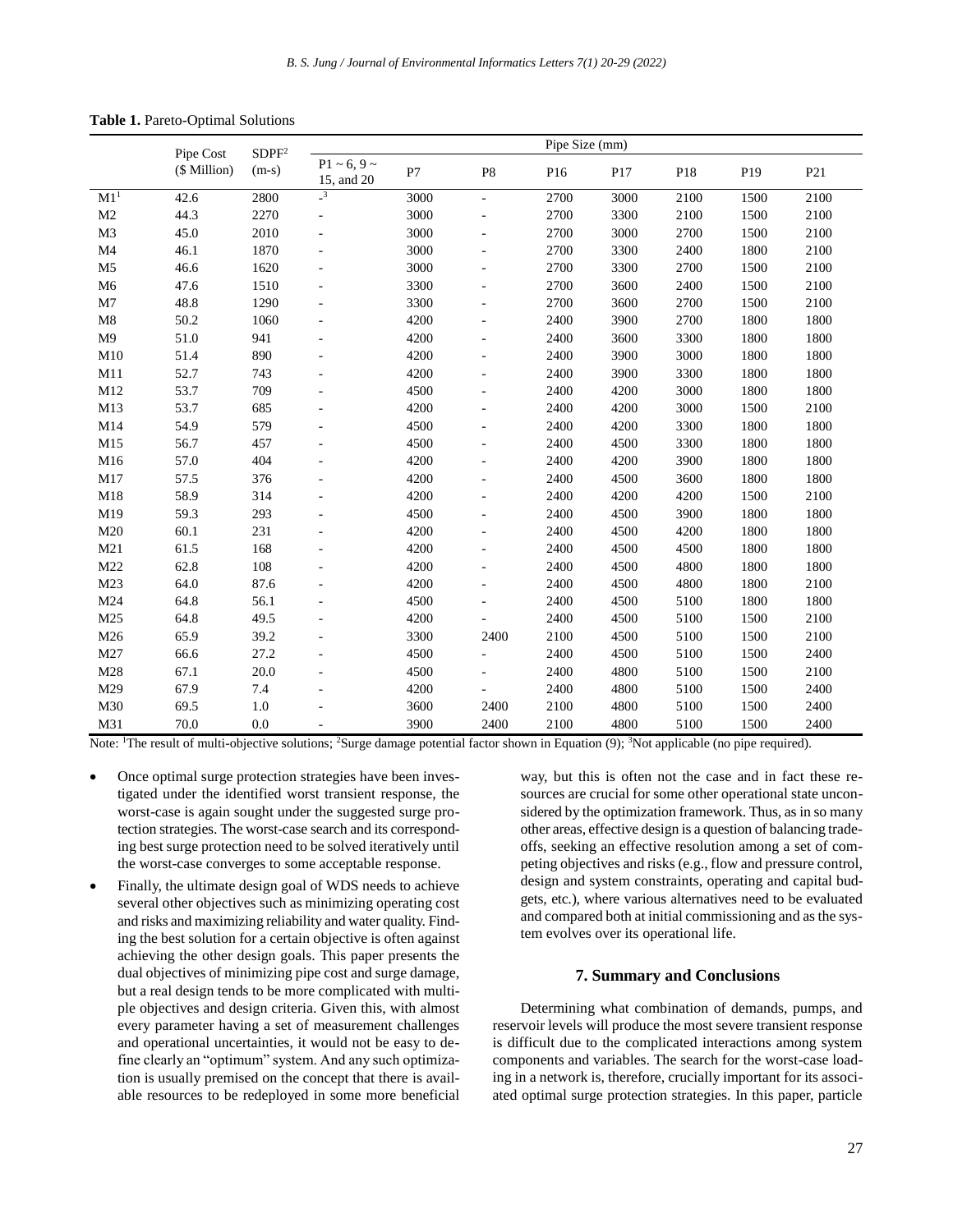swarm optimization is combined with transient analysis to identify the worst-case transient loadings. The optimal design is then formulated as a dual-objective optimization problem: the first objective is formulated as a least-cost optimization problem with the selection of pipe diameters, and the second objective is set to minimize the likelihood of damaging transient event, measured by a parameter named surge damage potential factor. Non-dominated sorting genetic algorithms are combined with transient analysis to produce a set of Pareto-optimal solutions in the search space of pipe cost and surge damage potential factor. The case study using the New York tunnel system indicates that the combination of evolutionary algorithms with transient analysis significantly helps to locate the worst-case loading and to develop the optimal surge protection strategies for the corresponding worst condition. It should be noted that the worst-case is not always obvious and cannot always be assumed a priori so a comprehensive and systematic optimization is required to identify the worst-case in a network. The study also confirms that pipe size plays a significant role in controlling transient response, so the transient consideration in the design process can form an effective and inexpensive surge control strategy, in conjunction with the traditional least-cost optimization problem with the selection of pipe diameters. The transient consideration can help water utilities yield tangible cost savings along with improvement in system performance.

The surge protection strategy in this study was limited to the optimal selection of pipe diameters, but more global analyses and future research may be considered with other transient events and surge control strategies. More comprehensive optimizations may include other design goals such as minimizing operating cost and risks and maximizing reliability and water quality. What is at stake is an effective tradeoff in design and operation and a practical balancing of risks, where the risks to the health of the system associated with various alternatives need to be evaluated and compared both at initial commissioning and as the system evolves over its operational life. This level of analysis is difficult and seldom undertaken, although the stakes associated with improper design are often high. More comprehensive and complete optimizations need to be considered in future research.

#### **References**

- Al-Khomairi, A., Jung, B.S. and Elsebaie I. (2020). Lifecycle cost optimization of pipeline projects. *Journal of Water Supply: Research and Technology-Aqua*, 69(7), 656-667. https://doi:10. 2166/aqua.2020.147
- Boulos, P.F., Karney, B.W., Wood, D.J. and Lingireddy, S. (2005). Hydraulic transient guidelines for protecting water distribution systems. *Journal of the American Water Works Association*, 97(5), 111-124. https://doi.org/10.1002/j.1551-8833.2005.tb10892.x
- Dandy, G.C., Simpson, A.R. and Murphy, L.J. (1996). An improved genetic algorithm for pipe network optimization. *Water Resources Research*, 32(2), 449-458. https://doi.org/10.1029/95WR02917
- El-Ghandour, H.A. and Elansary, A.S. (2019). Optimal selection of pressure relief valve parameters for surge pressure control in water distribution systems. *Urban Water Journal*, 16(4), 269-276. https:// doi.org/10.1080/1573062X.2019.1669189
- El-Ghandour, H.A., Elabd, S.M. and Elbeltagi, E. (2021). Assessment

of optimal water distribution systems design under steady-state and transient conditions due to pipe roughness uncertainty., *Ain Shams Engineering Journal*, 12(1), 465-473. https://doi:10.1016/j.asej.20 20.09.014

- Eusuff, M.M. and Lansey, K.E. (2003). Optimization of water distribution network design using the shuffled frog leaping algorithm. *Journal of Water Resources Planning and Management*, 129(3), 210 -225. [https://doi.org/10.1061/\(ASCE\)0733-9496\(2003\)1](https://doi.org/10.1061/(ASCE)0733-9496(2003))29:3(210)
- Filion, Y.R. and Karney, B.W. (2002). Extended-period analysis with a transient model. *Journal of Hydraulic Engineering*, 128(6), 616- 624. https://doi.org/10.1061/(ASCE)0733-9429(2002)128:6(616)
- Gheisi, A. (2016). *Water Distribution System Reliability under Pipe Fail- ure Conditions: Advanced Multiple States/Aspects Analyses*. Ph.D. Dissertation, University of British Columbia, Vancouver, B.C., Canada.
- Ghidaoui, M.S., Zhao, M., McInnis, D.A. and Axworthy, D.H. (2005). A review of water hammer theory and practice. *Applied Mechanics Reviews*, 58(1), 49-76. https://doi.org/10.1115/1.1828050
- Huang, Y., Zheng, F., Duan, H. and Zhang, Q. (2020). Multi-objective optimal design of water distribution networks accounting for transient impacts. *Water Resource Management*, 34, 1517-1534. https:// doi.org/10.1007/s11269-020-02517-4
- Jung, B.S. and Karney, B.W. (2004). Eigenvalue approach for unsteady friction water hammer model. *Water Engineering Research*, 5(4), 177-183.
- Jung, B.S. and Karney, B.W. (2009). Systematic surge protection for worst case transient loadings in water distribution systems. *Journal of Hydraulic Engineering*, 135(3), 218-223. [https://doi.org/10.1061](https://doi.org/10.1061%20/)  [/\(](https://doi.org/10.1061%20/)ASCE)0733-9429(2009)135:3(218)
- Jung, B.S. and Karney, B.W. (2020). Pressure surge control strategies revised. *AWWA Water Science*, 2(1), e1169[. https://doi:10.1002/a](https://doi:10.1002/)w s2.1169
- Jung, B.S., Lambert, M.F. and Karney, B.W. (2006). Benchmark tests of evolutionary algorithms: Mathematic evaluation and application to water distribution systems. *Journal of Environmental Informatics*, 7(1), 24-35. https://doi:10.3808/jei.200600064
- Kim, H. and Kim, S. (2020). Optimization of pressure relief valve for pipeline system under transient induced cavitation condition. *Urban Water Journal*, 16(10), 718-726. [https://doi.org/10.1080/1573062X.](https://doi.org/10.1080/1573062X) 2020.1726412
- Laine, D.A. and Karney, B.W. (1997). Transient analysis and optimization in pipeline – a numerical exploration. *3 rd International Conference on Water Pipeline Systems*, Hague, Netherlands, 281-296.
- Lansey, K.E. and Mays, L.W. (1989). Optimization model for water distribution system design. *Journal of Hydraulic Engineering*, 115 (10), 1401-1418. [https://doi.org/10.1061/\(ASCE\)0733-9429\(](https://doi.org/10.1061/(ASCE)0733-9429)1989) 115:10(1401)
- Leishear, R. (2020). Water hammer causes water main breaks. *Journal of Pressure Vessel Technology,* 142(2), 021402[. https://doi:10.1](https://doi:10/)115/ 1.4044423
- Li, K.L., Huang, G.H. and Wang, S. (2019). Market-based stochastic optimization of water resources systems for improving drought resilience and economic efficiency in arid regions. *Journal of Cleaner Production*, 233, 522-537. [https://doi.org/10.1016/j.jclepro.2019.05.](https://doi.org/10.1016/j.jclepro.2019.05) 379
- Lingireddy, S., Funk, J.E. and Wang, H. (2000). Genetic algorithms in optimizing transient suppression devices. *Proc. ASCE 2000 Joint Conference on Water Resources Engineering and Water Resources Planning and Management*, Minneapolis, 1-6.
- Maier, H.R., Simpson, A.R., Zecchin, A.C., Foong, W.K., Phang, K.Y., Seah, H.Y. and Tan, C.L. (2003). Ant colony optimization for design of water distribution systems. *Journal of Water Resources Planning and Management*, 129(3), 200-209. [https://doi.org/10.1](https://doi.org/10)061/(ASCE) 0733-9496(2003)129:3(200)
- Nault J.D., Karney B.W. and Jung, B. (2018). Generalized flexible method for simulating transient pipe network hydraulics. *Journal of*